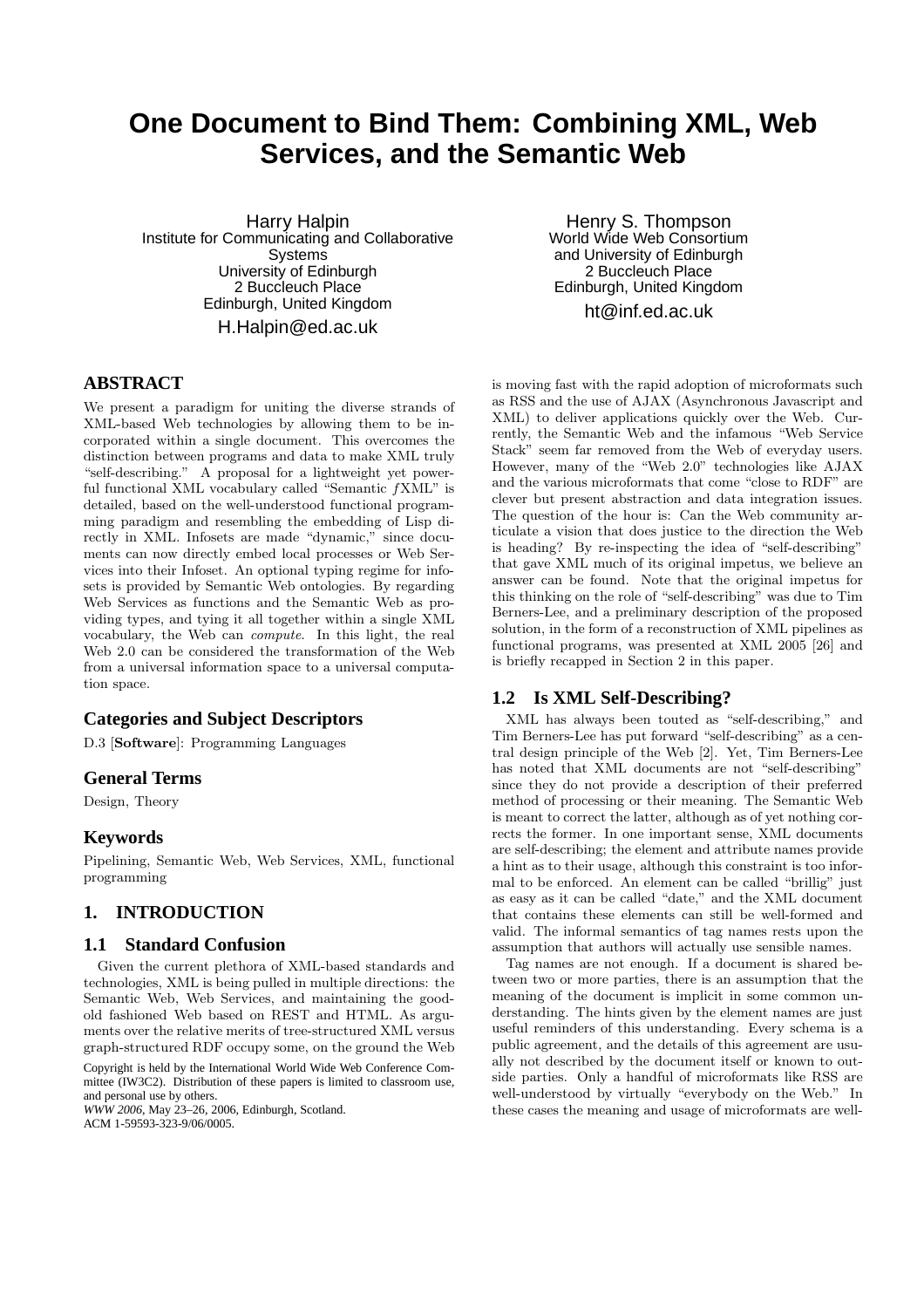cat input.xml | xsv someschema.xsd | saxon xhtmlout.xsl > output.xml

#### Figure 1: UNIX Pipelines

<pipeline>

```
<param name="target" select="result"/>
   \label{eq:3} \begin{array}{ll} \mbox{<i>process} & \mbox{id="p2" type="transform"} \\ \mbox{<i>input name="style@clument" label="vathlout.xsl"}/\\ \mbox{<i>input name="decument" label="vaid"}/\\ \mbox{<i>output name="result" label="result"}/\\ \mbox{<i>output name="result" label="result"}/\\ \end{array}</math></process>
   <process id="p1" type="validate">
```
<input name="document" label="input.xml"/> <input name="schema" label="someschema.xsd"/> put name="schema" iabel="somesch"<br>tput name="psvi" label="valid"/> </process>

</pipeline>

Figure 2: XPDL Example

known due to the clear and easily-accessible description of these formats and their widespread adoption. In fact, current progress on the Web is in a large part driven by the increasing usage and combinations of these microformats. Are all but the most popular of microformats doomed to be misunderstood? With additional processing and explicit semantics, the answer should be no.

When XML document types exploit namespaces, the opportunity for at least recording the intended understanding of names 'in' the namespace is available, but in practice we find that either no information at all is retrievable from a namespace URI, or the information which is available is neither standardised nor complete.

## **2. COMBINING DATA WITH PROGRAMS**

#### **2.1 Shell Scripts to Pipelines**

One simple and well-known way of processing text files in UNIX is to arrange diverse UNIX components in a shellscript or "pipeline," with the input given by standard input and the output returned to standard output. This processing model is usually a strictly linear ordering of components, informally called "One Damn Thing After Another." Figure 1 is an example of a UNIX pipeline that does simple validation against a schema and then uses XSLT to transform the valid XML document into XHTML, using shell wrappers around components like Saxon to get them to conform to receiving input on standard input, and redirecting standard output to a file.

Many XML-based applications can be described in terms of pipelines. Instead of making one large, and often clumsy, program to accomplish a complex XML processing task, one breaks the larger problem into smaller sub-problems that can each be solved by specialized XML processors. These specialized processors then communicate by passing XML documents to each other in a linear order. As noted by Sean McGrath, this supports effective debugging and quick development time [16]. A host of XML pipelining products have appeared, with SUN and other XML pipeline vendors submitting the XML Pipeline Definition Language(XPDL) [27]. To translate our previous example in Figure 1 into XPDL, see Figure 2.

```
<page xmlns:fx="http://www.ltg.ed.ac.uk/~ht/functionalXML">
<fx:transform xmlns:xi="http://www.w3.org/2001/XInclude"
stylesheet="xmlhtmlout.xsl">
<fx:validate schemaDocument="someschema.xsd">
          <document version="2.0">
            <head profile="http://www.w3.org/2003/g/data-view">
                <link rel="transformation"
                   href="http://www.example.org/xml2rdf.xsl" />
             </head>
             <br/>title>Some Document</title></a></author = "Harry Halpin" /></author = "Harry Halpin" />
                 My input data is below!
</title>
                 <data><br>The <b>data itself</b>!
                </data>
             </body>
          </document>
      </fx:validate>
   </fx:transform>
</page>
```
#### Figure 3: fXML Example

## **2.2 From Pipelines to Functional Programming**

XML pipelining languages do not make an XML document self-describing, since the processing instructions are outside the document itself, and so cannot take advantage of the natural compositionality of XML documents. In a recent paper [26], the same processing steps are easily put inside the XML document itself, by nesting the data to be processed inside an element that describes its processor. Arguments needed by the processors are given either as attributes or child elements of the processor. Therefore, certain elements of an XML document no longer describe data, but functions whose data is other elements and attributes in XML. Including the literal data of our initial input, the example can be rephrased using the  $fx$  namespace of this new theoretical language, called "functionalXML" or just "fXML," as shown in Figure 3. In this example a W3C XML schema-validation process is nested within an XSLT transformation process.

From a formal perspective, with their deterministic input and output, both XML pipelines and the simple functional expression thereof map onto finite state automata (FSA) that are guaranteed to terminate. There is a stark choice awaiting the use of the functional programming paradigm for XML processing. As one adds features such as variables, conditionals and functions, it is easy to lose FSA equivalence, and subtle interactions between features determine whether or not the language is Turing-complete. Once this has happened, the language is a full-blown programming language, theoretically equivalent in power to XQuery and Java! This path is already being pursued by XML pipeline languages such Orbeon's XPL [4] and NetKernel [21].

Note that the design choice of embedding pipelines in XML is far from controversial. The question of embedding XML processing languages in XML was at first held to stalwartly in early XML design, such as in XSLT and W3C XML Schema. However, more recent work in XML has gone in the other direction, attempting to simplify programming by keeping the syntax of the processing language in a non-XML compact notation, such as RELAX NG and XQuery. This viewpoint sees XML, instead of making the data more human readable, as making data more difficult to manipulate for humans. This viewpoint holds that XML syntax is fine for tree-structured data, but for complex programming XML syntax is a verbose overload that strains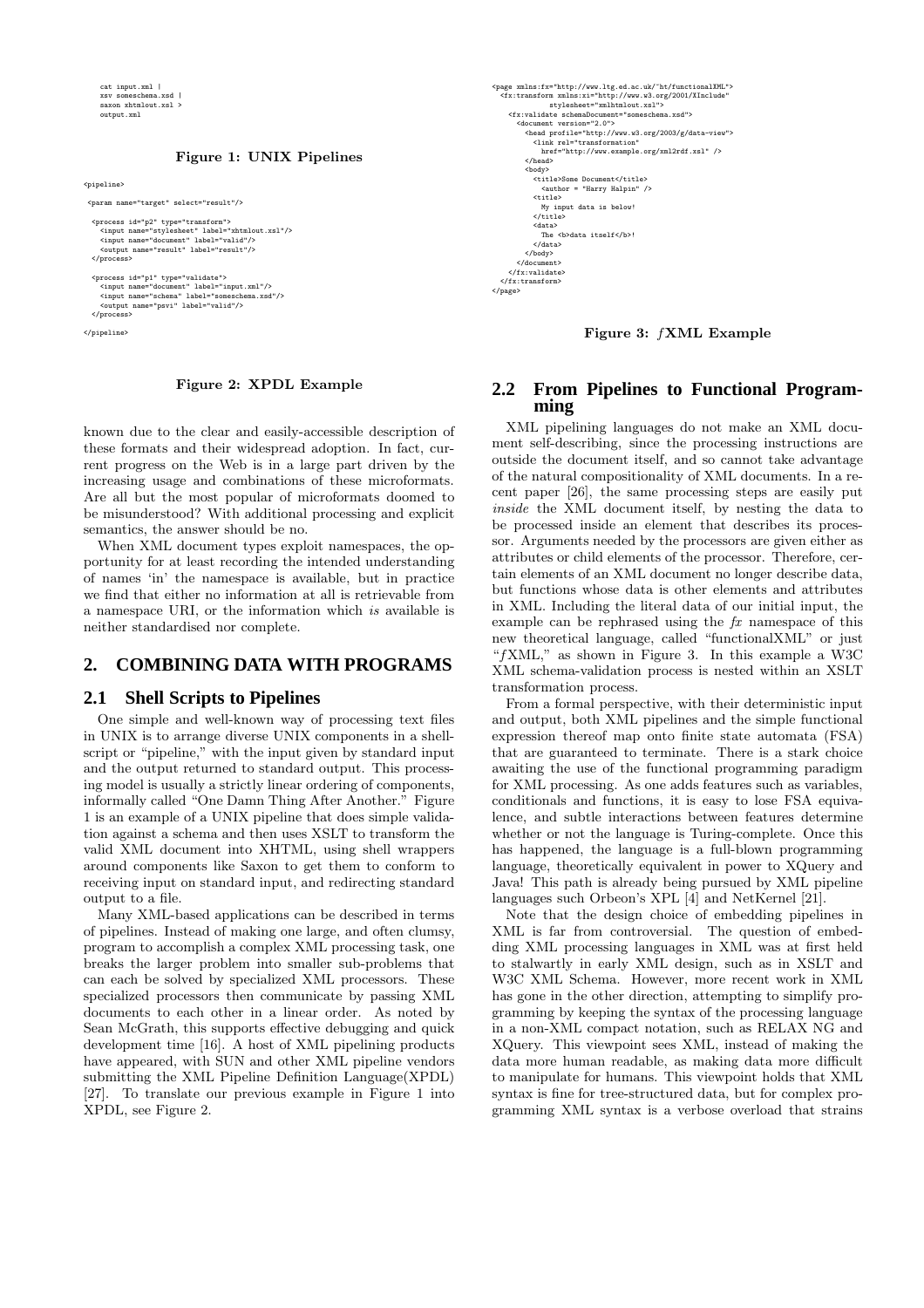the finite memory of programmers. After all, programmers come well-equipped with parsers!

Even though we are proposing to directly embed a small programming language within arbitrary XML, we agree with the points made by XQuery, RELAX NG, and others. Indeed, no complex programming should be done within XML documents. However, pipeline languages are by definition simple languages that encapsulate more complex processors, and this can be done within XML. First, if the pipeline is chaining together other processors, in effect creating a meta-language for XML processors, it is overkill to create a pipeline using Java and underkill for the pipeline to be kept at the shell script level. One wants something powerful yet light-weight that neither extreme offers. Also, by exploiting the universality of the Infoset one can easily attach processing to XML documents in a way that takes advantage of the natural compositionality of XML. Lastly, by attaching the processors to XML documents, one makes the XML "selfdescribing" in a manner that sensibly and elegantly ties together current Web technologies, as we demonstrate in the rest of the paper.

#### **2.3 Functional Programming in XML**

With the chains of pipelining determinism broken, one should proceed carefully in order to keep it simple. This is especially relevant when transforming what was formerly a static XML Infoset into a Turing-complete program. XML programming languages have in general been going in a direction of increasingly complexity. XSLT 2.0 can now schema validate documents and includes a host of useful built-in functions. XQuery can search databases and provide type inference. This complexity makes life easier for professional programmers, but for novices this complexity can make using these languages difficult. Part of the genius of XML was that it initially was so simple that any computerliterate person could learn its main points in about ten minutes. The question is what are the most elementary yet most powerful programming language constructs that can create and combine processes within an XML document?

Variables, scope, and control structures are needed. Following Scheme, scoping can be introduced via the use of a fx: let construct, and variables can be bound within a scope by a fx:bind construct that binds data to a variable [25]. A name attribute of fx:bind can then be used to name the variable, and the variable can be distinguished from other data by the use of a dollar sign within the XML document. Control structures could be accomplished in a way similar to the XSLT choose, with a cond keyword to serve as a wrapper for case...else conditionals. These should natively incorporate XPath for their use test expressions. In our example given by Figure 4, we only transform an XML document if the version attribute is greater than 1.0.

There is no reason that a fXML variable could not hold a function itself, and there should be some process for creating new functions. This can be accomplished via the use of fx:defun to define functions, binding them to code and data via the use of a fx:lambda construction and giving them a grounding on the local machine via use of a fx:processdef element. Arguments can then be given using the children of an fx:args element of the fx:lambda element. This allows a name to be defined not only for XML data, but for a process such as GRDDL [12], as in Figure 5. In this example we check for a GRDDL attribute and do the transform to

```
<fx:let xmlns:fx="http://www.ltg.ed.ac.uk/~ht/functionalXML">
<fx:bind name="myvariable">
<fx:include href="document.xml"/>
</fx:bind>
  <fx:cond>
     <fx:case test="$myvariable/document/@version > 1.0">
        <fx:transform stylesheet="xhtmlout.xsl">
<fx:validate schemaDocument="someschema.xsd">
               <fx:include href="$myvariable"/>
            </fx:validate>
        </fx:transform>
     </fx:case>
  </fx:cond>
</fx:let>
```
Figure 4: Variables and Binding in fXML

```
<fx:let xmlns:fx="http://www.ltg.ed.ac.uk/~ht/functionalXML">
  <fx:defun name="myGrddl">
    <fx:lambda>
      <fx:args>
         <fx:arg name="inputXML" />
    </fx:args>
<fx:processdef grounding= "glean.py --output $stdout $inputXML" />
</fx:lambda>
   </fx:defun>
 <fx:bind name="myvariable">
    <fx:validate schemaDocument="someschema.xsd">
      <fx:include href="document.xml"/>
    </fx:validate>
  </fx:bind>
  <fx:cond>
<fx:case test="$myvariable/head/link/@rel
        %eq; "transformation""><br><fx:apply name="myGrddl">
         <fx:include href="$myvariable" />
    </fx:apply>
</fx:case>
<fx:else>
      <fx:transform stylesheet="xhtmlout.xsl" />
         <fx:include href="$myvariable" />
      </fx:transform>
   </fx:else>
 </fx:cond>
\langlefx:let>
```
#### Figure 5: Defining Functions

RDF using our new function if such an attribute is found, and otherwise continue with our transformation to XHTML. Note that the function is defined using  $fx:defun$ , and then applied using  $fr:apply.$  These in principle should not differ from other functions such as  $fx:transform$  in their ability to take as their first argument their first child and so on, although an alternative attribute-driven syntax could also be used. "Standard output" is redirected to the document at hand, in traditional pipeline style.

It should be noticed that the very simple language being proposed here is very much like Lisp, or to be exact Scheme [25]. In fact, a compact notation for fXML can be given in a Scheme-like way. This is shown in Figure 6, which is just the example given in Figure 4 with a non-XML notation. Although neither Lisp nor Scheme has dominated industry, they are both recognized for being exceptionally elegant and extensible languages whose syntax belies their real power. As an added bonus, by following in their footsteps fXML maps onto the  $\lambda$  calculus formalism, one of the oldest and most well-understood formal foundations of programming languages

This parallel suggests other constructs that could be added to fXML. First, some sort of error control similar to XPDL's error element or the try/catch mechanism could be used.

(let ((myvariable "input.xml")) (cond ([\$myvariable/document/@version > 1] (transform (validate myvariable "someschema.xsd") "xhtmlout.xsl"))))

Figure 6: fXML compact notation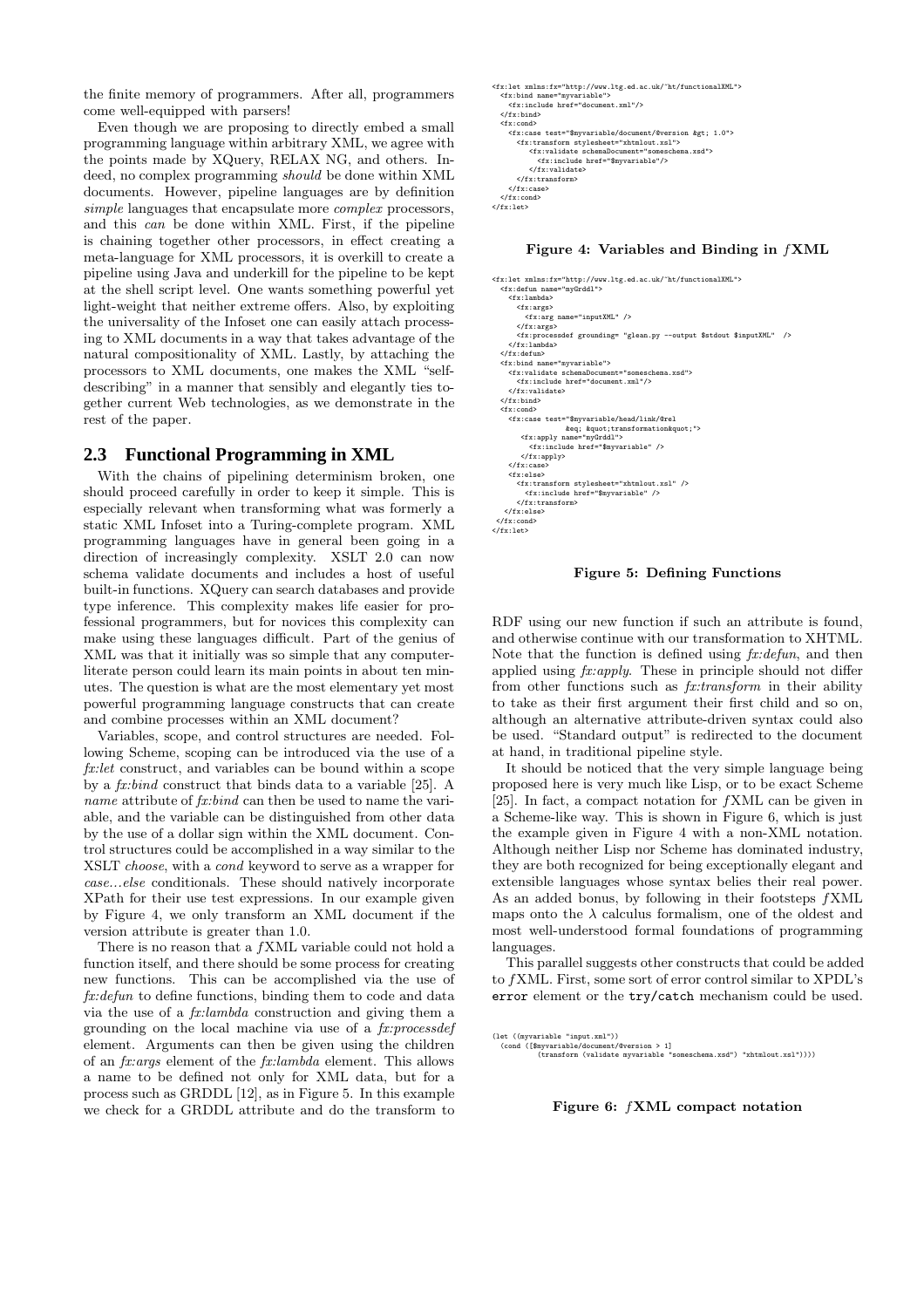One could even imagine porting a number of constructions from Lisp or Scheme into fXML, for example an equivalent of mapcar. Each of these would have to be modified to make sense in terms of XML, which is at its most basic level more complex than S-Expressions [22]. Unlike S-Expressions, attributes are inherently unordered while elements are generally taken to be ordered. Yet even with only the minimal syntax presented so far, at this stage fXML overcomes one of the more cited "drawbacks" of both Lisp and Scheme. fXML, by using an XML-based syntax, overcomes the "curly bracket" paranoia that makes some hate Lisp, since fXML uses tag names to disambiguate brackets. It also increases the power of XML by providing a coherent way to easily embed processes in XML using a tried-andtested paradigm that novices should find simple and experienced programmers familiar.

## **3. WEB SERVICES AS FUNCTIONS**

## **3.1 Embedding Web Services**

Is there a way to combine Web Services with XML documents easily? While many Web Services wrap their data in XML for transfer, and Web Services describe themselves in XML, it is shockingly difficult to include the results of a Web Service directly into an XML document. From a computational view, there are truly difficult complexities about policies, trust, and non-functional properties at the core of Web Services that are beyond the scope of this paper. A number of solutions exist that tackle this complexity explicitly, primarily BPEL (Business Process Execution Language) for process choreography, and are useful but aim at a different problem domain, that of allowing a business analyst to describe the interactions of processes across service end-points [8]. However, for pipelining and data integration, we would argue for hiding as much of this complexity away from the user as possible when dealing with Web Services. Many Web Services are at their core functions that are available over the Web. In most cases, what we are doing with Web Services is giving a program a URI so that it can be accessible on the Web.

Currently, we have assumed that all functions bound in fXML would be functions that are locally accessible. To extend this to Web Services one must allow another type of function, one that instead of being on the local machine is a remote service identified by a URI. The use and composition of Web Services, making many assumptions about trust and more, can be construed as analogous to function application and composition as done in functional programming. In our previous example as given by Figure 3, there is no reason why the XML Schema validator has to be local and can not be a Web Service.

In Figure 7 our XML Schema validation is not done locally, but by a Web Service that is defined as a function in a manner similar to local functions, using fx:restWebService instead of fx:processdef, with the URI of the Web Service given by the location attribute. In this example, we use a REST web service for validation that functions by using an HTTP POST with the document to be validated delivered as the payload, and the resulting valid XML document or error is accessed via HTTP GET on the URI of the Web Service [9]. This HTTP boiler-plate is automated by the grounding of the function in the fx:restWebService. This allows us to bind our validator wsValidate to a Web Service.

```
\epsilonfy:let>
   <fx:defun name="wsValidate">
<fx:lambda>
        <fx:args>
        <fx:arg name="inputXML" />
<fx:arg name="schemaDocument" />
</fx:args>
<fx:restWebService
       location="http://www.example.org/SchemaValidator" />
</fx:lambda>
   </fx:defun>
  <fx:transform stylesheet="xhtml.out">
                                             schemaDocument="someschema.xsd">
        <fx:include href="input.xml"/>
   </fx:apply>
</fx:transform>
\langle /fx:let>
```
Figure 7: Web Services Inside Documents

## **3.2 REST and SOAP**

The debate between REST and SOAP has engulfed Web Services for some time, and we would not want it to also engulf fXML. It would be better to imagine a continuum of Web Services, with one end having a complex layering of security and orchestration that standards like those in the WS stack provide [7], and the other end of the spectrum allowing the relevant data to be accessed by using HTTP in a RESTful manner [9]. These, and any other way of retrieving XML remotely over the Web, can be incorporated easily in fXML by adding additional grounding definitions to functions that automate the boilerplate needed. A soapWebService should automatically wrap the input and unwrap the output using a SOAP envelope, and also use the location of a WSDL file so that operations as defined by ports and operations given by a WSDL can be used.

## **3.3 Scripting as Functions**

Another popular technology is AJAX, yet another development in scripting. In a nutshell, AJAX is the use of Javascript to asynchronously update XML on the client from the server using the XMLHttpRequest object. However, as others have pointed out, the use of Javascript in this technology is arbitrary and mostly driven by the fact that Javascript is the only client-side programming language that is nearly universally available in most recent browsers. In the case of AJAX, all user behaviors that normally would invoke a server response are captured and processed by the AJAX engine, and channeling user behavior comes at the cost of burdening the web page with an immense amount of Javascript. This can leave arbitrary DOM nodes up for modification by Javascript. The use of Javascript is just one example of how scripting languages are currently mixed with XML, and server-side scripting such as PHP is another trenchant example. Usually these various scripting technologies use script elements or processing instructions to put their code directly into an XML document, often leading the interesting parts of XML documents to be veritable black holes.

There is no reason that the advantages of scripting cannot also be incorporated into an XML document itself using a functional approach. This would force encapsulation and abstraction over the script engine(s) as the relevant functions would be invoked via fx:apply in fXML. "View Source" can be comprehensible again, as long as one is kept to the XML at the right stage of processing. A scripting application could be described as binding Javascript and PHP to a particular elements in an XML document, allowing user behavior to asynchronously update that and only that ele-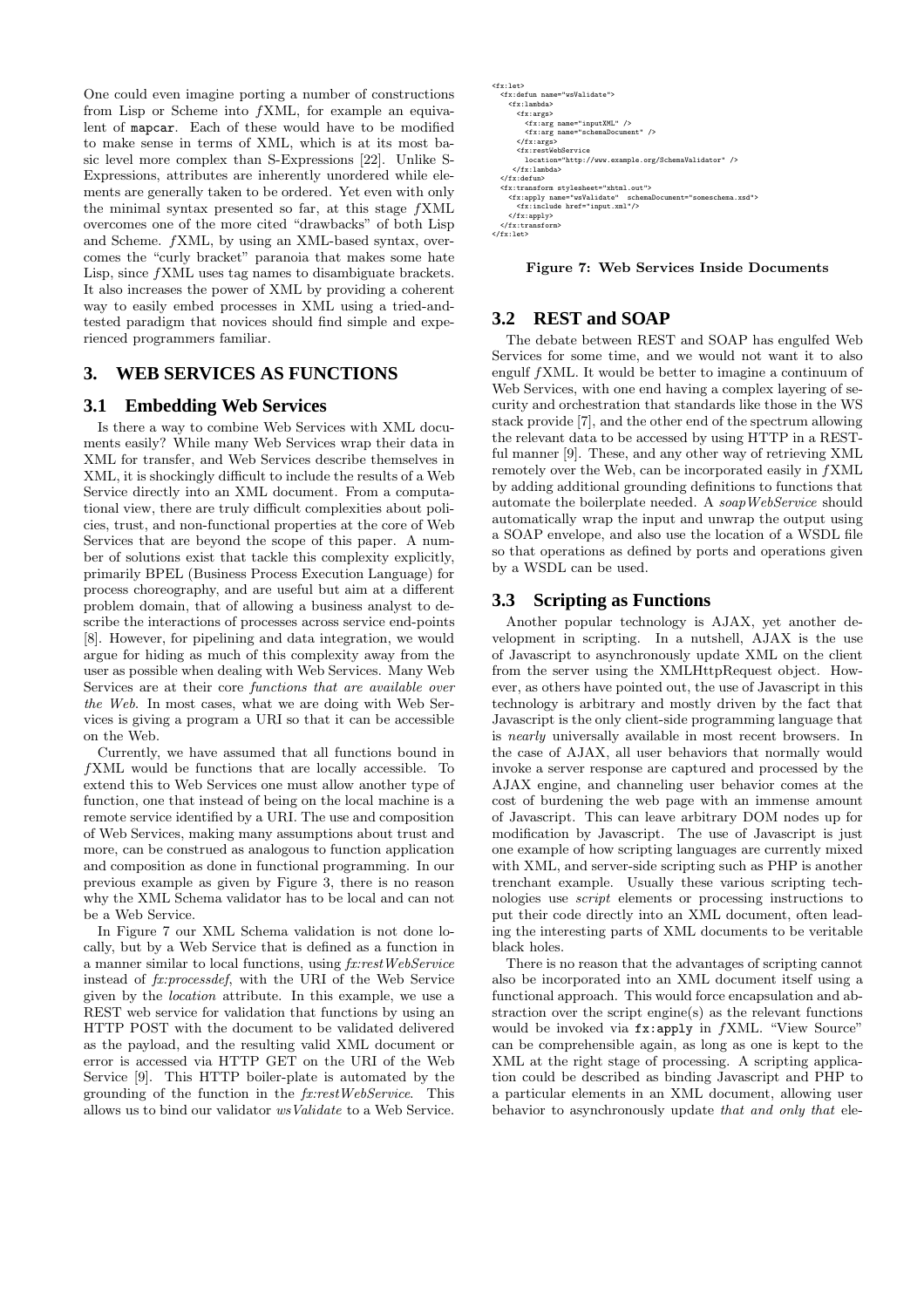```
dy xmlns:fx="http://www.ltg.ed.ac.uk/"ht/functionalXML"
   <fx:defun name="myMap">
<fx:lambda type="javascript">
<fx:script location="ajax_access_map.js"/>
     </fx:lambda>
   </fx:defun>
  <fx:defun name="myDirections">
      <fx:lambda type="php">
<fx:include href="directions.php" />
</fx:lambda>
   </fx:defun>
  <h1>Welcome to My Web Page</h1>
  <p>Get <br/>b>directions</b> to my location type either my
work or home address here:</p>
<fx:apply name="myDirections"/>
   <p>You may find this <br/> <br/>b>map</b> useful as well!</p></b</>fx:apply name="myMap"/>
</body>
```
Figure 8: Scripts as Functions

ment and encouraging modularization of scripting code as is already good practice. The elements can then be typed with their script engine, allowing any processing instructions or script tags to be generated by fXML. In Figure 8 we present an application that uses PHP to get an address from the user and then provides a Javascript-enabled map of the area around the address, but abstracts away the scripting by hiding it in fXML elements. Server-side scripting can be encapsulated via XInclusion and client-side scripting given a function as shown before. While this may not provide any increased functionality for the web page, it does allow the XML code to be inspected and possibly reasoned about in a functional manner.

## **4. THE SEMANTIC WEB AS TYPES**

#### **4.1 The Semantic Web for Data Integration**

The Semantic Web is a solution in need of a problem. The problem of the hour for the Semantic Web is data integration. Seamless data integration is the holy grail of XML. While XML provides a well-understood syntax for the exchange of data, unless two parties have a very clear idea of what XML they are exposing or capable of receiving, encoding data in XML will under no circumstances magically cause data to integrate. The best way for data to integrate is for all the data to have compatible abstract models regardless of their particular syntax, as could be given by a model theory of the data using formal semantics. This is precisely what the Semantic Web offers. Only when the data in two XML documents can be shown to be compatible in their models can we be assured that we can combine the two sources of data safely, such that I know your tag name for "lastName" is the same as my tag name for "surname." In the "open world" of the Web, unlike in traditional "closed world" databases, one has no idea what data might attempt to be integrated with what other data. Knowledge representation systems based on describing taxonomies of data and their relationships, such as description logics and first-order logic (the upcoming Semantic Web rule language), are in general based on well-tested and developed methods from artificial intelligence that can make the semantics of data explicit [11, 3, 13]. However, for many cases the mapping of XML to RDF is the key to giving XML documents a formal model semantics that operates outside the level of a single XML document. After converting relevant parts of the XML document to RDF, the merging of RDF graphs can then be a step towards data integration on the Web. After the data integration is complete on the level of RDF, one might be

able to serialize the results back as an XML document that provides a link to a transformation or a mapping back to the RDF graph. However, this final step is currently not even the topic of much research or approaching being standardized. Only once this step is done can we successfully "round-trip" from XML to RDF and back again. Yet for the applications described here this final step is not needed.

The use of RDF to model the semantics of a XML vocabulary has pleasant ramifications for both XML and the Semantic Web. First, XML infosets and the Semantic Web should be viewed not as competing paradigms but as complementary efforts. XML is a great syntax for transferring just about anything over the Web, since tree models are wellstudied in computer science and naturally fit onto much of the data that the Web traffics in, and since raw XML can be deciphered by humans, unlike the XML serialization syntax for RDF. As more and more industries move towards using XML as the de facto standard for transferring data, asking them to forsake their investment in their own XML formats is wishful thinking at best. However, there is a compelling case for using semantics for data integration, and while XML provides no application semantics as such, RDF at least enables it to be made explicit [18]. So the Semantic Web, or something like it, is what is needed to provide the formal semantics for data integration. However, instead of waiting for people to explicitly encode their data using Semantic Web standards, the Semantic Web needs to find ways to layer itself onto XML.

There are two main methods for integrating the Semantic Web with what one might call vernacular XML (the myriad of custom XML vocabularies not given in RDF), one declarative and the other procedural. Both can be made to work rather easily with fXML. The declarative model imports mapping attributes into either an XML Schema or directly into the XML document itself [14]. This sort of mapping has been receiving increased attention lately, as exemplified by WSDL-S [23]. However, usually the mapping from XML data to the Semantic Web is not a trivial case of correspondence between Semantic Web classes and properties to vernacular XML elements and properties, but instead is dependent on a variety of factors within the XML document. In this case a procedural model, called GRDDL (Gleaning Resource Descriptions from Dialects of Language) provides a mapping from vernacular XML data to XML-encoded RDF, often via an XSLT stylesheet [12]. In essence, a pointer to a transformation process can be given as the root element in a document. Since this methodology is so straightforward, it has been gaining in popularity rapidly. Due to the fact that the results of the first approach can be, and of the second already are, expressed as XML infosets, fXML can easily incorporate both the declarative and procedural approaches. In the first case, the mapping from a Semantic Web ontology could be given either by an explicit reflected Post-Schema Validation Infoset and a generic PSVI to RDFin-XML transformation [15]. In the second case fXML can be used to evaluate the GRDDL binding explicitly, as we illustrate in Figure 9. Either way, with  $fXML$  allows one to use the methodology of one's choice in connecting an ontology to an XML document. In Figure  $9$  we use  $fXML$ to call GRDDL to produce RDF-in-XML for an XML document and merge the result with the interpretation of a pre-existing RDF-in-XML document level. Therefore, at its most basic "semantic"  $fXML$  (given by the  $sfx$  namespace)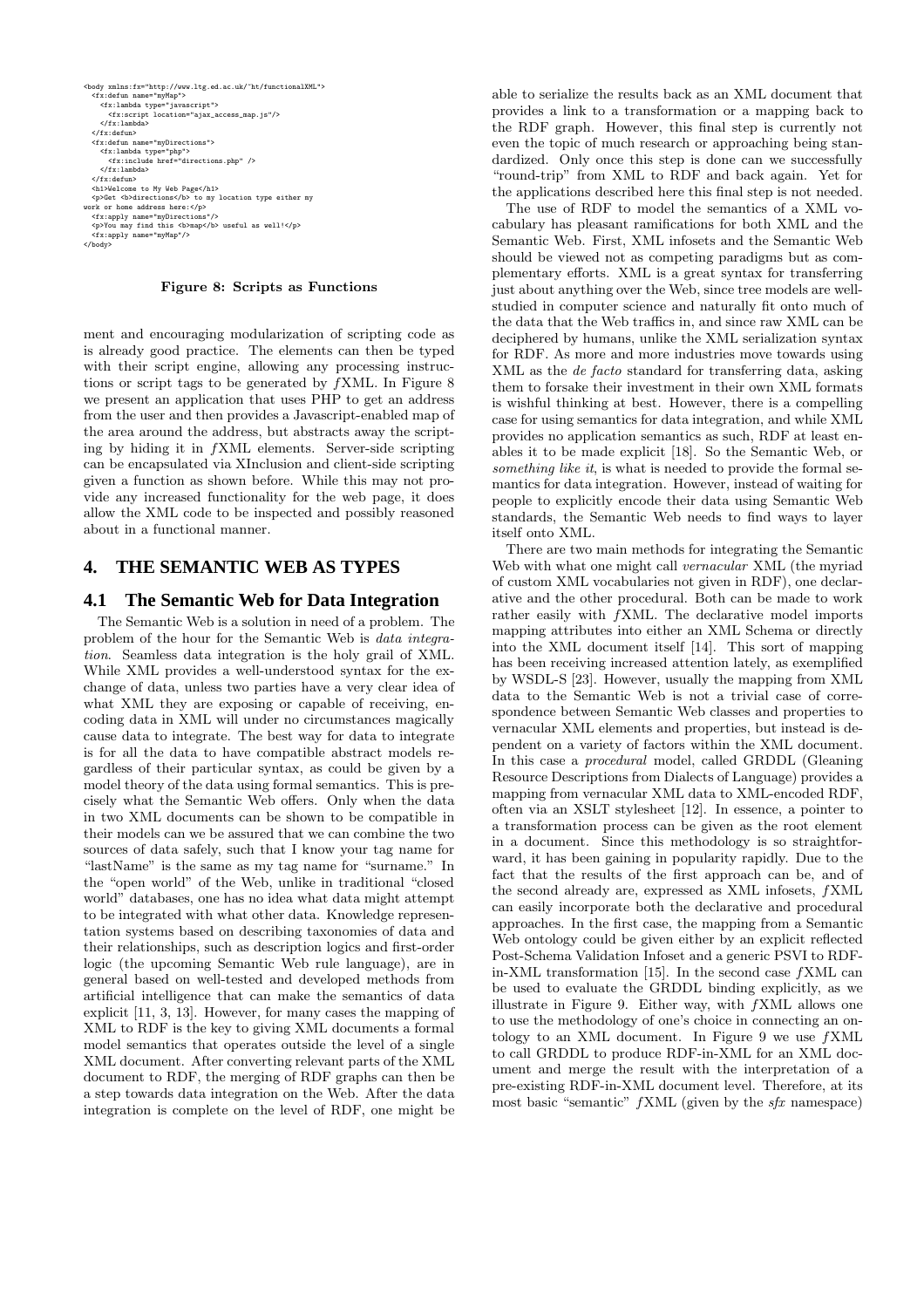```
<document xmlns:sfx="http://www.ibiblio.org/hhalpin/sfXML"
xmlns:fx="http://www.ltg.ed.ac.uk/~ht/functionalXML">
<sfx:grddl>
     <fx:include href="neworder.xml" />
  </sfx:grddl>
   <fx:include href="bookdata.rdf" />
</document>
```
#### Figure 9: Data Integration with RDF in XML

can be considered mappings of infosets to triples (such as the case with GRDDL) and the mapping of triples to triples, as opposed to mappings of infosets to infosets. When we can use triples and infosets together we gain the advantages of both, especially if we can hide the details at a high level of abstraction.

#### **4.2 The Semantic Web as Types**

Both type theories and ontologies classify data abstractly. If XML is data, then can the Semantic Web provide types for that data? However, isn't this what XML Schema is supposed to do? If the XML document has been schema validated, additional data such as the type of the XML data is given by the Post Schema-Validation Infoset [22], and this type information can easily be used to export the types found in most conventional databases and programming languages [15]. On one hand, XML Schema does provide the types needed if those types happen to be "integers," "strings," and the like. Traditionally in programming languages like C this is all one needs. Even in languages with a rich type system like Haskell, the purpose of a type system is to be a "syntactic system for proving the absence of certain program behaviors by classifying phrases according to the kinds of values they compute" [19]. Calling the variable firstName (as in firstName equals "Harry") a string is important, and like an XML tag, the decision to name a variable "firstName" is meaningless to the compiler in of itself, which just considers it another variable that can have as its value a string. However, on the Web it may be important that a string is a *firstName* as in "the first name of a person," and not just any string. Moving from the closed-world programming paradigm to the open-world programming paradigm, it makes sense to explicitly model the world semantics of your data, not just give them data types. By world semantics we mean the denotations of a symbol in the world outside the computational process, while by data types we mean the classification of possible behaviors of data inside the computation. For example, the world semantics of "Pat Hayes" is a particular person who was born in Newent in the United Kingdom, yet this and innumerable other facts are just not relevant to the possible behaviors of the string "Pat Hayes" (like being concatenated with other strings) inside a computational process. On the Web, one is more likely to determine whether or not a computation is valid based on what the data represents in the world outside the Web rather than its data type alone. This is based on the distinction between using ontologies as world semantics, where we model the world semantics with a formal model [1], and data types, where we model the computational process itself [24]. Yet both are methods of enforcing "patterns of abstraction" [20].

For example, when determining if a discount should be applied to Pat Hayes when he is shopping at an online store, one needs to know a lot beyond data types. One needs to

```
<fx:let xmlns:sfx="http://www.ibiblio.org/hhalpin/sfXML"
xmlns:storeOnt="http://www.example.org/StoreOntology/" >
<sfx:bind name="myPerson">
<sfx:grddl>
        <fx:include href="customerOrder121.xml" />
     </sfx:grddl>
  </sfx:bind>
   <p>Thank you for your purchase.
<fx:cond>
         <sfx:case "$myPerson &eq; storeOnt:FrequentCustomer" >
You will receive a <b>discount</b> for
           your loyalty to the store!
        </sfx:case>
        <sfx:else>
            Shop more and you'll receive <b>special</b>discounts!
        </sfx:else>
   \sqrt{\text{sfx:cond}}</p>
</fx:let>
```
#### Figure 10: Using the Semantic Web in  $s f X M L$

<fx:let xmlns:sfx="http://www.ibiblio.org/hhalpin/sfXML" xmlns:storeOnt="http://www.example.org/StoreOntology/" > <sfx:bind name="myPerson" type="storeOnt:StoreCustomer"> <fx:include href="customerOrder121.xml" /> </sfx:bind>  $\epsilon$ /fy:let<sup>-</sup>

Figure 11: Ontologies as Types in  $s_f$ XML

know if "Pat Hayes" is a person, not merely a string that can be equivalent to other strings and so on. In Figure 10, we want to know if Pat Hayes has bought enough books online store as to qualify for a "frequent customer" discount. This type of world semantics can be encoded by using the Semantic Web, e.g. by having *Pat Hayes* belong to class StoreCustomer, subclass of Person. The question can then be reframed as does Pat Hayes also belong to the class FrequentCustomer, subclass of StoreCustomer? Our example shows how  $s f XML$  can determine this by using GRDDL to transform the data into triples and then explicitly checking the triples for FrequentCustomer. This checking is done via an sfx:cond and sfx:case statement that uses an "equality" test to test whether or not a triple of the needed class (or possibly property) is given in the tested triples. We can construe subclass and subproperty relationships as analogous to subtyping relationships. In which case, the *type* attribute allows us to bypass the boilerplate coding and "equality" test. The type attribute just automates the RDF transformation of the XML input and checks whether the results are valid based on a check for the wanted class (the "type"). If this test fails, the assignment to the variable fails as an invalid type of data has been assigned to a typed variable. This simplification is shown in Figure 11.

In other words, while XML Schema gives us types that tell us how data should be encoded in XML, the Semantic Web can give us types that tell us what things in the real world our data represents. In that regard, the Semantic Web can be considered as a type system for the real world. Unlike most type systems for traditional programming languages, the Semantic Web is an open-world system.

#### **4.3 Semantic Web Services as Typed Functions**

If the Semantic Web is an open-world system that can be used as types, and Web Services are functions available on the Web, then Semantic Web Services can be construed as typed functions for the Web. This analogy is useful, for it provides the ability to invoke Web Services not just by their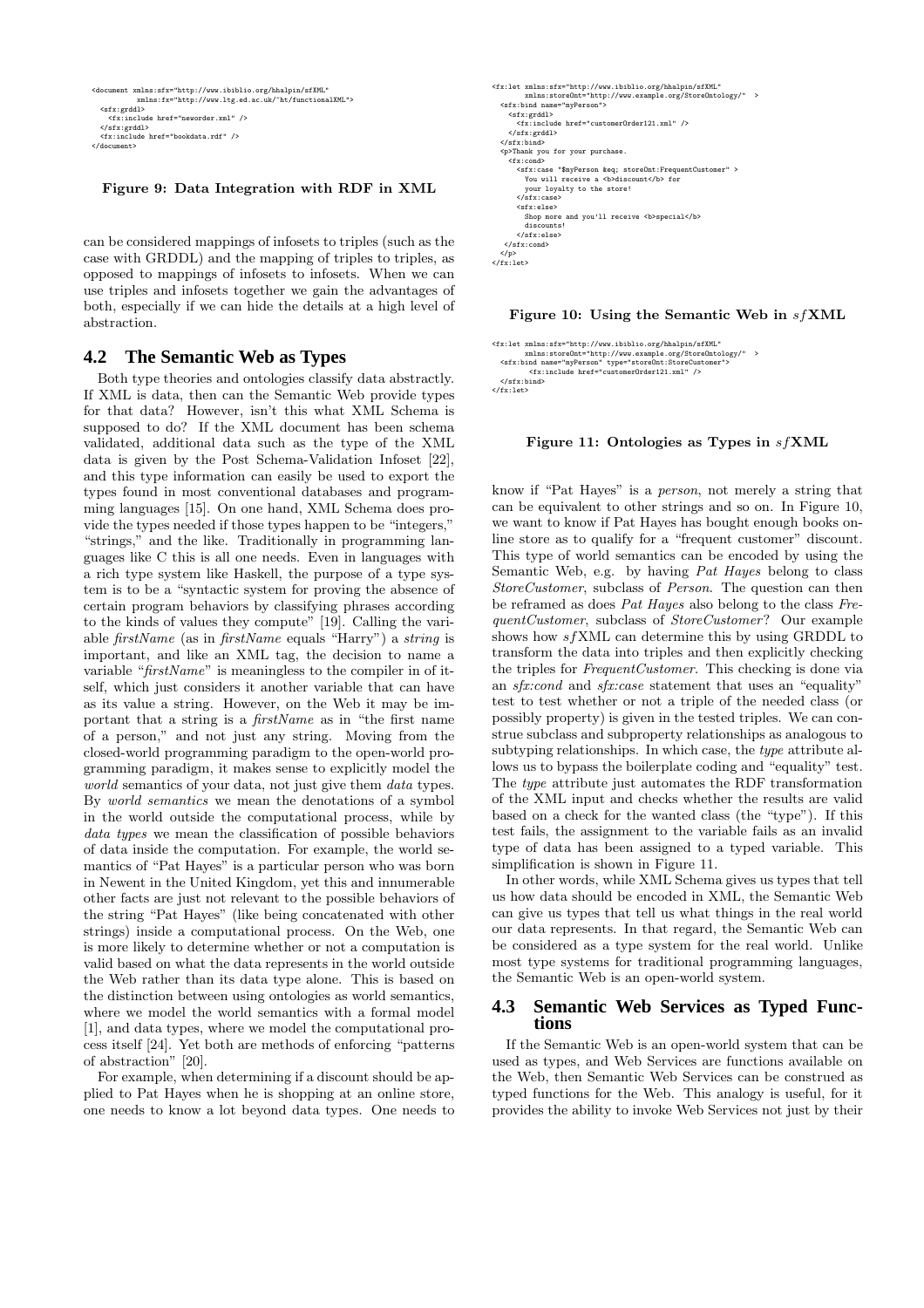```
%thelp://www.ibiblio.org/hhalpin/sfXML"<br>xmlns:dirOnt="http://www.example.org/DirectionsOntology/"><br>\sfx:bind name="myAddress" type="dirOnt:Address"><br>\sfx:include href="myaddr.rdf"/><br>\sfx:include href="myaddr.rdf"/>
         </sfx:bind>
          <sfx:bind name="yourAddress" type="dirOnt:Address">
<sfx:include href="your_addr.rdf"/>
          </sfx:bind><br>\h1>Welcome to My Web Page</h1><br>\p>The <br/> <br/>value chinds<br>\sfx:defun name="doDir"><br>\sfx:defun name="doDir">
             <sfx:lambda type="dirOnt:Directions">
                  <sfx:args>
                        <sfx:arg name="origin" type="dirOnt:Origin"/>
<sfx:arg name="destination" type="dirOnt:Destination"/>
                  \langlesfx:args
          </sfx:lambda><br></sfx:defun><br><sfx:defun name="doMap"><br><sfx:defun name="doMap"><br>sfx:lambda outputType="dirOnt:Map">
                  <sfx:args>
                       <sfx:arg name="address" type="dirOnt:Location"/>
                  \frac{324.44}{565}</sfx:lambda>
         </sfx:defun>
          <sfx:apply name="doDir" origin="$yourAddress" destination="$myAddress" /><br><p>You may find this <br/>>bmap</b> useful as well!</p></br/>\texttt{ssr}^* \texttt{y}^* \texttt{y}^* \texttt{y}^* \texttt{y}^* \texttt{y}^* \texttt{y}^* \texttt{y}^* \texttt{y}^* \texttt{y}^* \texttt{y\langle/fx:let\rangle</body>
```
#### Figure 12: Semantic Web Services

URI, but by the type of information they have. This type system can then invoke service composition machinery and discovery processes [17]. The implementation details of this is a hard problem in of itself, but for a user discovery should be transparent.

For example, one may not even know a particular Web Service that provides directions from one street address to another. Web Services have an irritating propensity to disappear, so even when one has a particular URI for this sort of Web Service it is unwise to rely upon that URI solely. Almost all Web Services providing driving directions will have as input parameters the two street addresses, and as their output a set of driving directions. Assuming a fully operational Semantic Web, these Web Services can categorize themselves as Semantic Web Services and type their input and output to commonly available ontologies via a mapping from WSDL to RDF as given by WSDL-S or an equivalent technique [23]. If we have a Directions class and an Address class in an ontology of driving directions, then a Directions Semantic Web Service would take as its input two arguments of class Address, one being also a member of the Origin class and the other a member of the Destination class. Likewise one can imagine a Map class for map images, and we also need an Address to find a map. Building on our previous scripting example, a new Semantic Web Service framework is sketched Figure 12. By binding the Web Services with types, we make sure the XML document used as input has a triple mapping to the input type, and the output document has a triple mapping to the output type. For type checking, the transformation from XML to triples for the input document could be done automatically by sfXML, and it could be done for the output via an explicit mapping like WSDL-S for the output of a Web Service. Assuming the type checking has been successful, the output assumes the results of the service are given in vernacular XML, not the RDF triples themselves. This allows the output to then be easily included back into the original XML document that invoked the service.

In defining Web Services purely in terms of their input and output type signatures using the Semantic Web, we consider the Web Service needed to be an anonymous function that

gets bound to an actual Web Service when a Semantic Web Service for the actual service has input and output types that match the desires ones. While the Web Service discovery process can be complex, the ordinary use of Semantic Web Services may be even easier than using Web Services without Semantic Web types, since using Semantic Web Services should let one just specify what one wants instead of how to get it. This process could also inter-operate with existing initiatives that allow the binding of Semantic Web ontologies to Web Services [23], and in fact can directly rely on these methods to provide the types for functions. Semantic fXML can serve as a wrapper for various Semantic Web Services technologies, and put the result of these sometimes obscure and hard-to-use technologies directly into an XML document.

## **5. ARCHITECTURAL VISION**

#### **5.1 The Web is a Computer**

The Web is currently faced with the danger of being fragmented between XML, Web Services, the Semantic Web, and the "Web 2.0" initiative, as exemplified by AJAX and microformats. Instead of attempting to argue that one of these initiatives is superior to the others, we instead present a unified abstraction of data, types, and functions to unify the initiatives at a suitable level of abstraction: XML encodings of a functional programming language for infosets, and an extension for it to deal with triples and the use of triples as analogous to type checking. Although it would have been perhaps easier to explain this abstraction in theoretic terms, we ground our examples using two XML vocabularies,  $fXML$  and  $sfXXML$ , illustrating how such a unified viewpoint can be used to build the next generation of the Web solidly upon the success story of XML. As should be clear, what the functionalXML perspective presents is a vision of the Web that is remarkably simple: data, types, and functions all accessible over the Web and composed within XML documents. Given this framework, one can treat the Web itself as one computer [10]. The Web is moving from a universal information space to a universal computation space.

#### **5.2 Turing's Promise**

As explored by the philosopher Andy Clark, one criteria used to judge a system as an unitary object is the latency between its potential components [6]. As latency decreases, we are likely to regard two components as part of the same system. For example, because there is such low latency between your hand and your brain, you naturally regarded your hand as part of yourself. As more feedback with less latency is received from artifacts like a laptop, it is not unreasonable for people to consider these artifacts to be almost part of their selves, to the point that when when a laptop breaks down it as if part of the self has been disabled. There can be an almost a physical feeling of pain [6]. In the same manner, one argument against both the Web and Web Services is that the process of wrapping data in http and formatting it in verbose XML increases latency. However, as network infrastructure decreases latency, the distinction between what is "local" to a machine and what is "on the Web" will become less and less noticeable to the user, even when the data is encoded in XML and wrapped in http.